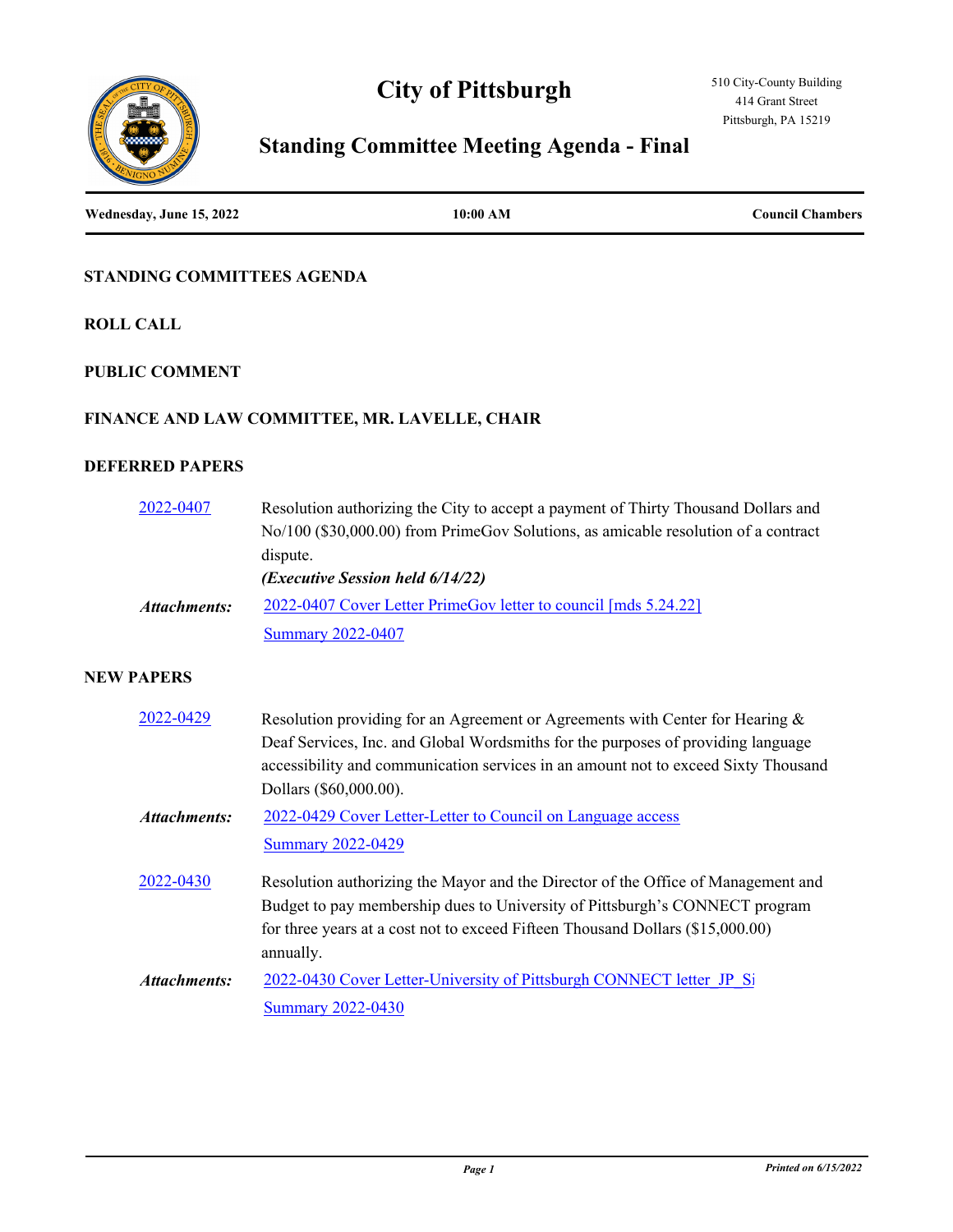| <b>Standing Committee</b> | <b>Standing Committee Meeting</b><br><b>Agenda - Final</b>                                                                                                                                                                                                                                                                                                                                                                                                 | June 15, 2022 |
|---------------------------|------------------------------------------------------------------------------------------------------------------------------------------------------------------------------------------------------------------------------------------------------------------------------------------------------------------------------------------------------------------------------------------------------------------------------------------------------------|---------------|
| 2022-0432                 | Resolution authorizing, pursuant to Chapter 166 of the City Code ("Donation of City<br>Personal Property"), the Mayor and the Director of the Department of Innovation &<br>Performance, to donate personal property valued at ninety-two thousand six hundred<br>thirty-nine dollars (\$92,639) to Computer Reach.                                                                                                                                        |               |
| <b>Attachments:</b>       | 2022-0432 Cover Letter-Computer Reach legislation letter - signed                                                                                                                                                                                                                                                                                                                                                                                          |               |
|                           | 2022-0432 17817 Donation of City Property Request Form 2022-04-0                                                                                                                                                                                                                                                                                                                                                                                           |               |
|                           | <b>Summary 2022-0432</b>                                                                                                                                                                                                                                                                                                                                                                                                                                   |               |
| 2022-0437                 | Resolution adopting the Reapportionment Plan for the City Council Districts in the<br>City of Pittsburgh, as set forth in the final report of the Reapportionment Advisory<br>Committee.<br>(Needs to be held for a Public Hearing)<br><b>SPONSOR/S: COUNCIL MEMBER LAVELLE</b>                                                                                                                                                                            |               |
| <b>Attachments:</b>       | 2022-0437 2022 RAC Final Revised Report                                                                                                                                                                                                                                                                                                                                                                                                                    |               |
| 2022-0442                 | Resolution requesting and authorizing the Mayor, the Director of the Department of<br>Management and Budget (OMB) and the Directors of the Departments of Finance<br>and Public Works to explore entering into an agreement or agreements with the<br>Center for Employment Opportunities to establish an a program providing<br>employment opportunities for individuals recently returned home from incarceration.<br>SPONSOR /S: COUNCIL MEMBER BURGESS |               |
| <b>Attachments:</b>       | 2022-0442 CEO 2021 Impact Report (2)<br>2022-0442 CEO National two pager 31 sites                                                                                                                                                                                                                                                                                                                                                                          |               |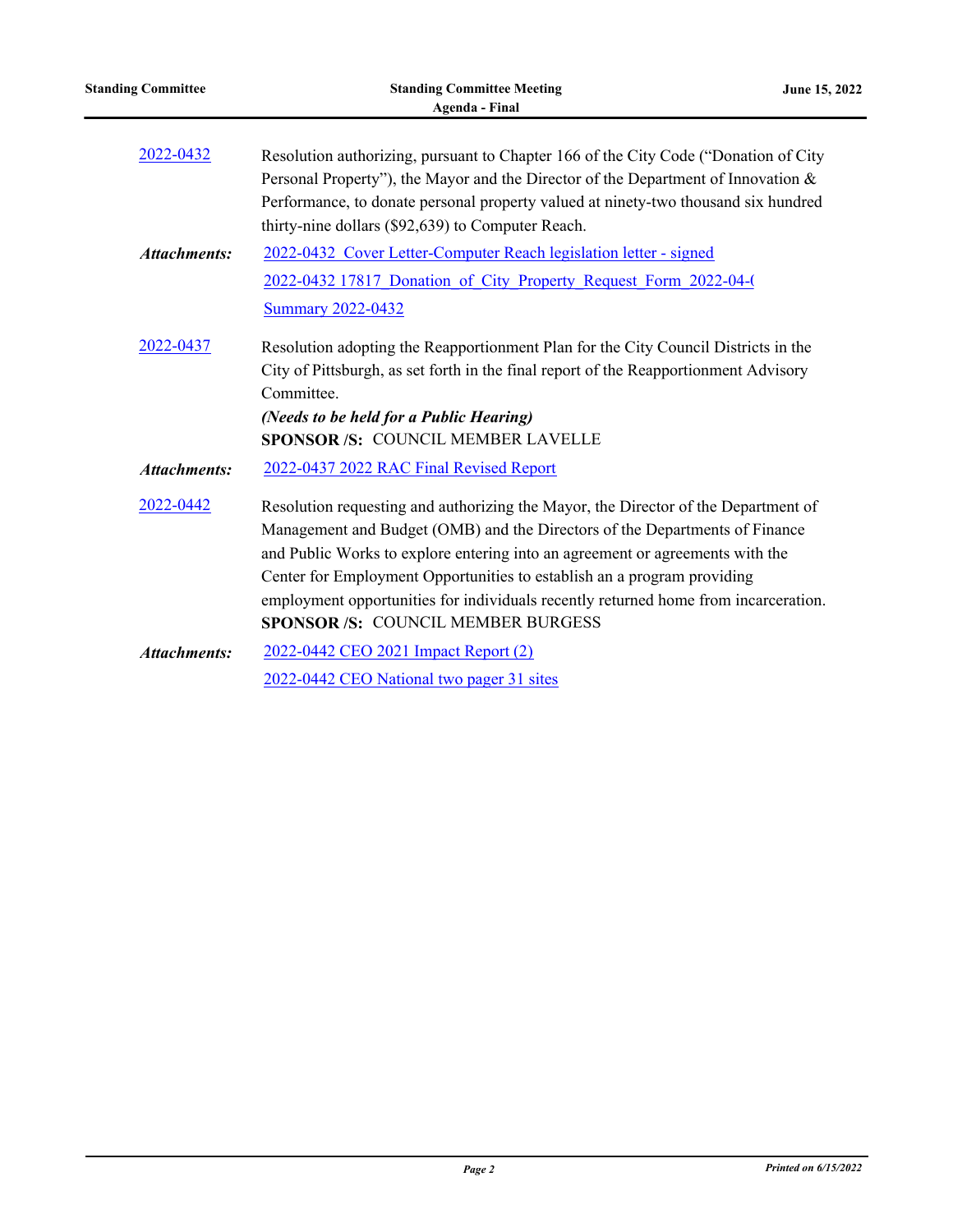#### **INVOICES**

#### **INVOICES FOR COUNCIL APPROVAL**

**The following departmental invoices not covered under a contract with the City shall be paid by the City Controller after the invoices have been approved by City Council at the June 15th Standing Committees meeting. A completed standard form detailing the expenditures is attached to all of the below listed invoices. No payments will be made to any of the below listed vendors prior the approval of City Council.**

**CITY COUNCIL**

**CivicPlus – electronic update pages 1,804.00**

#### **PUBLIC WORKS**

**RIG Consulting, Inc. – Topography survey for Anderson Playground 3,900.00**

**Eric Ryan Corp. – Utility auditing and data input 3,637.00**

**City Lighting Products – Electrical materials for maintenance 948.00**

**Kelley, Michael – Reimb/ISA membership 390.00**

**Cannon, Gary – CDL reimbursement 96.50**

**Amcom Office Systems – Equipment rental 542.64**

**Parking Lot Painting Co. – Pavement markings & Flaggers 1,388.25**

**Traffic Control Products Inc. – Poalra 3 wire audible push buttons 3,975.00**

# **PUBLIC SAFETY**

**Indian Springs Manufacturing Co., Inc. – Operational supplies 448.50**

# **INNOVATION & PERFORMANCE**

**Index Trading – Office desk phones 1,625.00**

**W.B. Mason Co., Inc. – 5-gallon water jugs 29.40**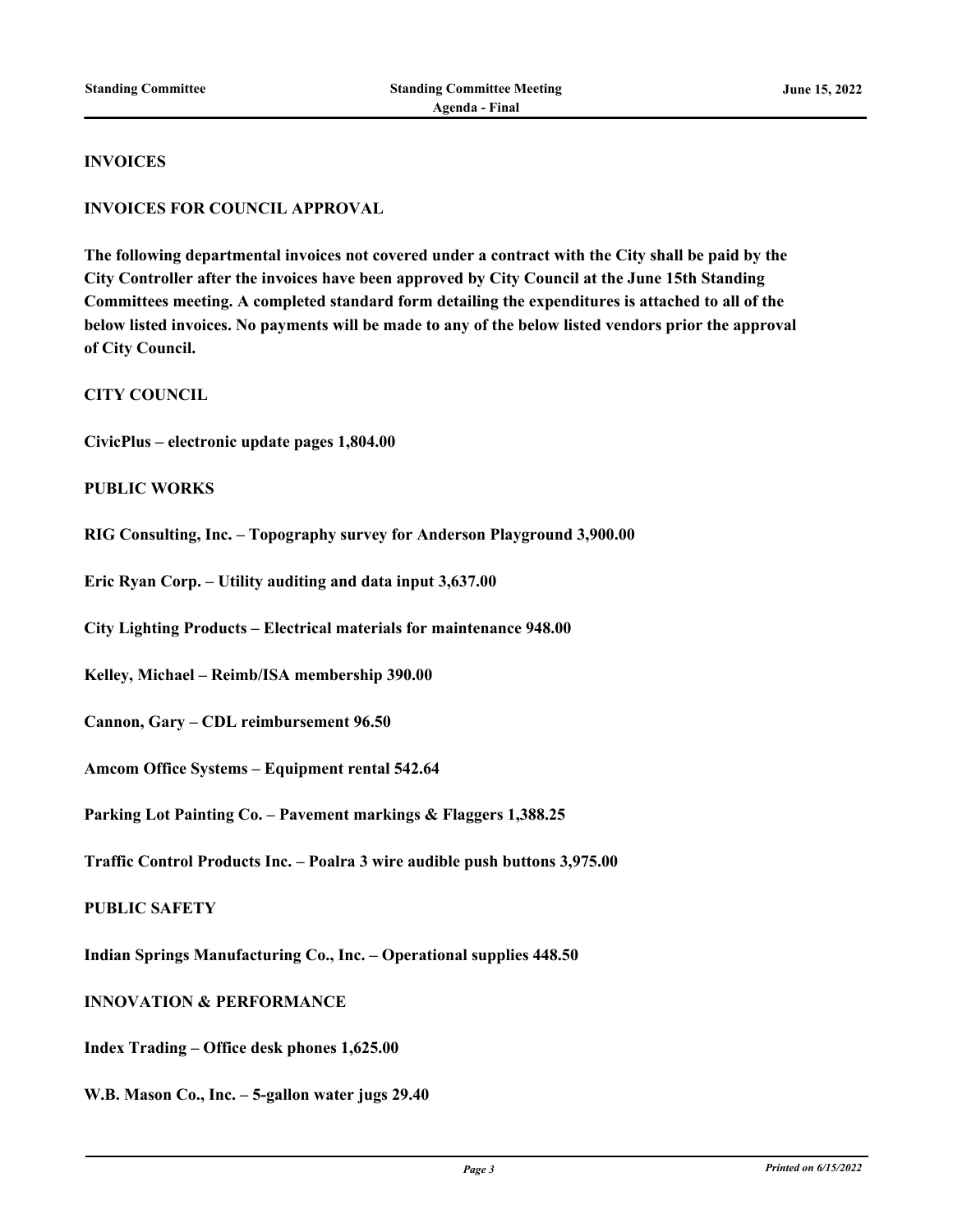#### **HUMAN RESOURCES**

**Scranton Co. – Software renewal 365.00**

**Comcast – Advertisements (Promos) 4,542.00**

## **PARKS & RECREATIONS**

**Camillo, Joseph – Tennis Clinic Instruction at Mellon Tennis Bubble 825.00**

**Haffner, Mark - Tennis Clinic Instruction at Mellon Tennis Bubble 297.00**

**Hassan, Shan - Tennis Clinic Instruction at Mellon Tennis Bubble 387.00**

**Drake, Jermon, - Tennis Clinic Instruction at Mellon Tennis Bubble 288.00**

**LaCaria, Aldene - Tennis Clinic Instruction at Mellon Tennis Bubble 687.50**

**Parks, Richard - Tennis Clinic Instruction at Mellon Tennis Bubble 1,001.00**

**Paull, Mark - Tennis Clinic Instruction at Mellon Tennis Bubble 616.00**

**Stanislawczyk, Patrick - Tennis Clinic Instruction at Mellon Tennis Bubble 132.00**

**Sloan, Alphonso – 2022 ARTWorks 400.00**

**Decker, Jonathan – 2022 ARTWorks 350.00**

**Henning, Tricia – 2022 ARTWorks 350.00**

**Jennings, Christine – 2022 ARTWorks 350.00**

**Pasquale, Angela – 2022 ARTWorks 250.00**

**Schubert, Scott – 2022 ARTWorks 250.00**

**Sharpe, Patrick – 2022 ARTWorks 250.00**

**Butts, Harvey – 2022 ARTWorks 150.00**

**Bagshaw, Timothy – 2022 ARTWorks 150.00**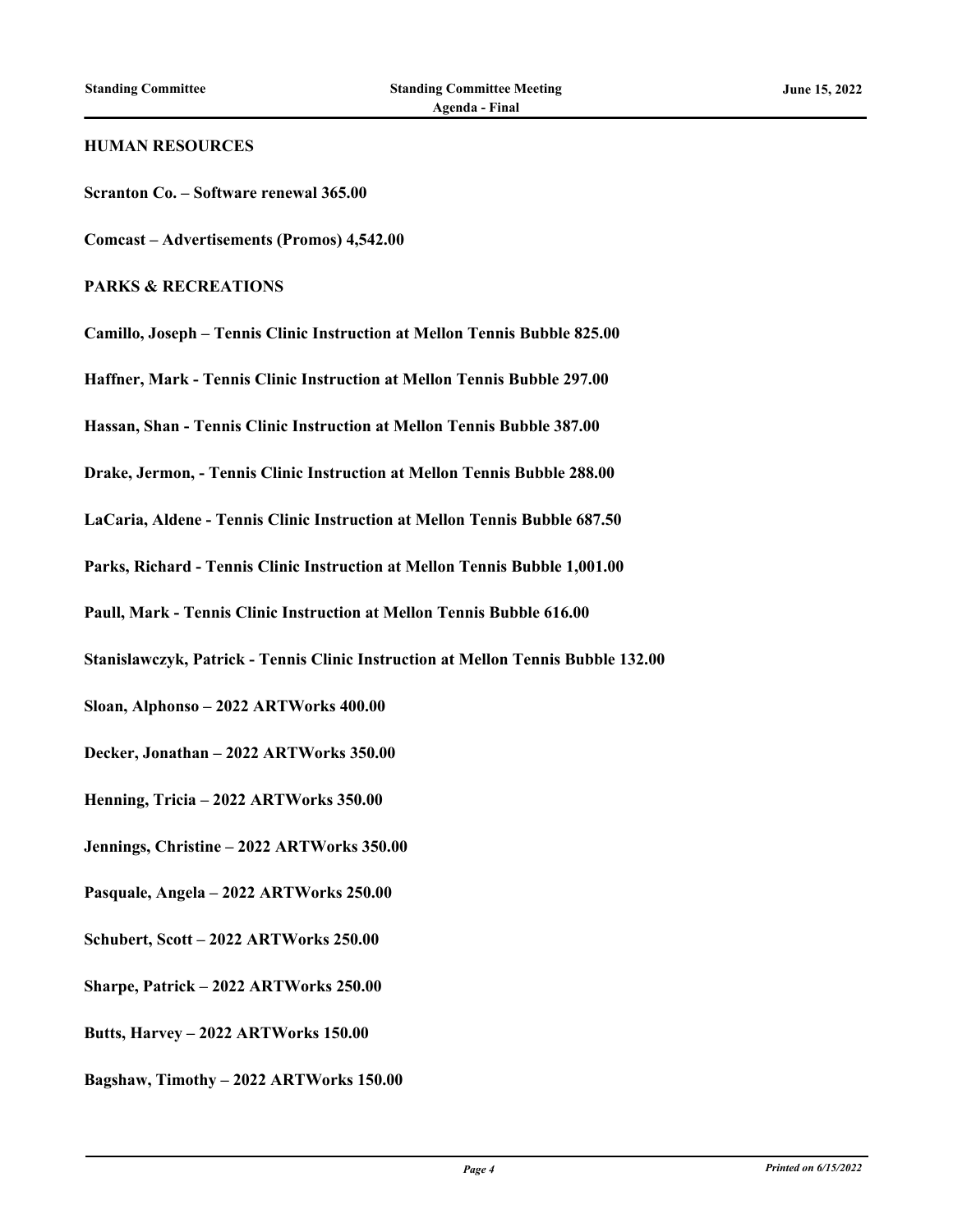# **Culbertson, Melissa – 2022 ARTWorks 150.00**

- **Hunter, Lily 2022 ARTWorks 150.00**
- **Grzelka, Teagan 2022 ARTWorks 150.00**
- **Stanley, Isabel 2022 ARTWorks 100.00**
- **McCombs, Everly Jean 2022 ARTWorks 100.00**
- **Robinson, Amiya 2022 ARTWorks 50.00**
- **Andromalos, Cora 2022 ARTWorks 50.00**
- **South Side Bears Football jerseys 4,999.00**
- **Garfield Youth Sports Football jerseys 4,999.00**
- **Bhutanese Community Assoc. Jerseys and equipment 3,487.28**
- **Royalty Fit LLC Farm to Table Workshop at Homewood HALC 1,334.00**

# **CONTROLLER**

- **Pittsburgh Mailing Systems, Inc. Laser check stock 1,266.00**
- **Gov. Finance Officers Assoc. Review fee CAFR 2021 1,150.00**

#### **OMI**

**Pennsylvania State Police – Criminal checks for police candidates 176.00**

#### **LAW**

- **Dept. of Court Records Filings, copying at Prothonotary's Office 175.00**
- **Dentons Cohen & Grigsby, P.C. Legal services 1,306.00**
- **Thompson Reuters, West Legal publication 806.30**
- **Pietragallo Gordon Alfano Bosick & Raspanti, LLP Legal services 275.00**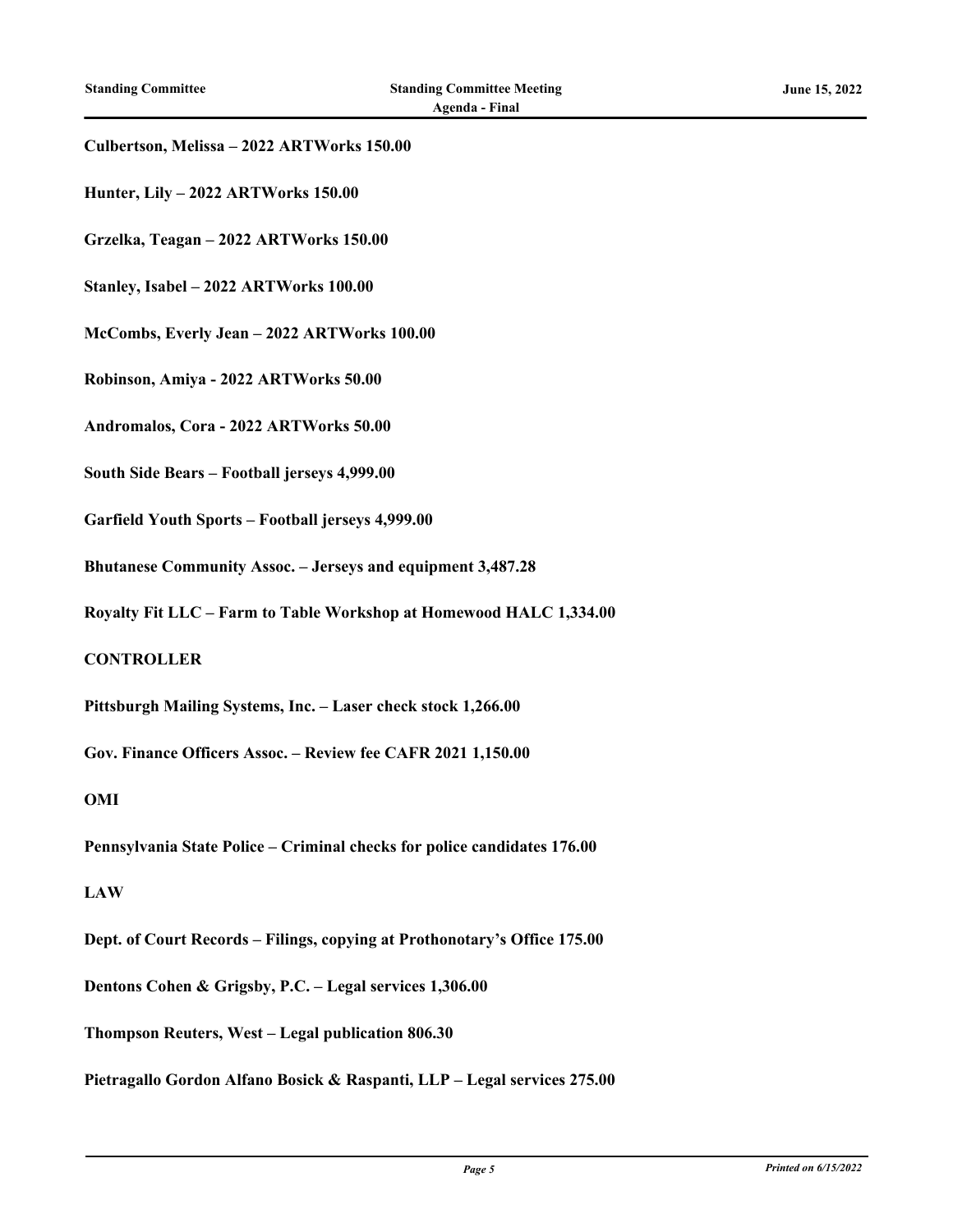# **Office of Court Reporters – Transcript of Criminal Proceedings 42.00**

**Magna Legal Services – Certified copies of transcripts 1,001.30**

**Allegheny County Bar – Live Webinar CLE 35.00**

# **POLICE**

**Approved Toilet Rentals, Inc. – Toilet repairs 140.10**

#### **OMB**

**Global Wordsmiths – Translation services 25.00**

#### **FIRE**

**ODP Business Solutions LLC – Water cooler 59.00**

**Boundtree Medical – Medical supplies 643.50**

**Penn Care Inc. – Medical supplies 550.80**

# **OFFICE OF COMMUNITY HEALTH & SAFETY**

**Penn Care Inc. – Syringe Service Program 1,855.00**

**Penn Care Inc. – Syringe Service Program 3,375.00**

#### **HUMAN RELATIONS**

**Global Wordsmiths – Translation for outreach purposes 585.48**

# **DOMI**

**C. H. &D. Enterprises Inc. – Washington Blvd. Trail closeout costs 783.23**

**C. H. &D. Enterprises Inc. – Washington Blvd. Trail closeout costs 195.80**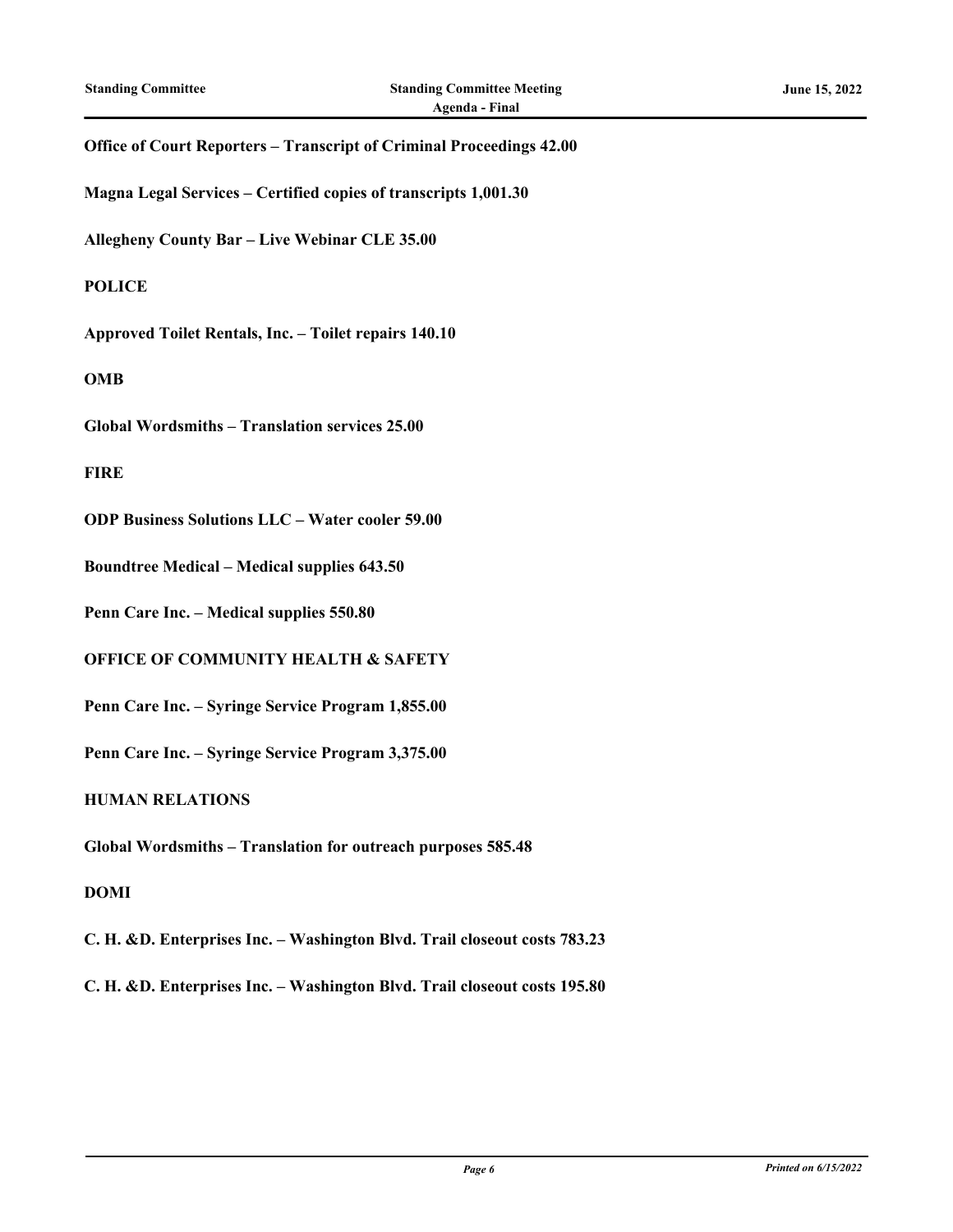#### **INTRA DEPARTMENTAL TRANSFERS**

**To: The Honorable President and Members of Council**

**From: Office of Management and Budget**

**Date: 6/10/2022**

**Re: Intradepartmental transfer**

**Dear President and Members of Council:**

**Per Resolution 816 of 2021, which authorizes City Council to approve intradepartmental transfers throughout the 2022 Fiscal Year, the Office of Management and Budget would like to make the following transfer(s):**

**Department of Public Safety- Bureau of Police**

**Amount from:**

**\$75,000.00 from 230000.56151 Operational Supplies**

**Amount to:**

**\$75,000.00 to 230000.53901 Professional Services**

**The transfer is necessary to cover the cost of a consulting project manager through OST Inc. This PM will be responsible for overseeing multiple police software projects necessary to transfer them off of the B-Three contract by the end of 2022.**

**\_\_\_\_\_\_\_\_\_\_\_\_\_\_\_\_\_\_\_\_\_\_\_\_\_\_\_\_\_\_\_\_\_\_\_\_\_\_\_\_\_\_\_\_\_\_\_\_\_\_\_\_\_\_\_\_\_\_\_\_\_\_\_\_\_\_\_\_\_\_\_\_\_\_\_\_\_\_\_\_\_\_\_**

**\_**

**Office of the Mayor**

**Amount from:**

**\$194.38 from 102000.56101 Office Supplies**

**Amount to:**

**\$194.38 to 102000.57501 Property, Machinery & Equipment**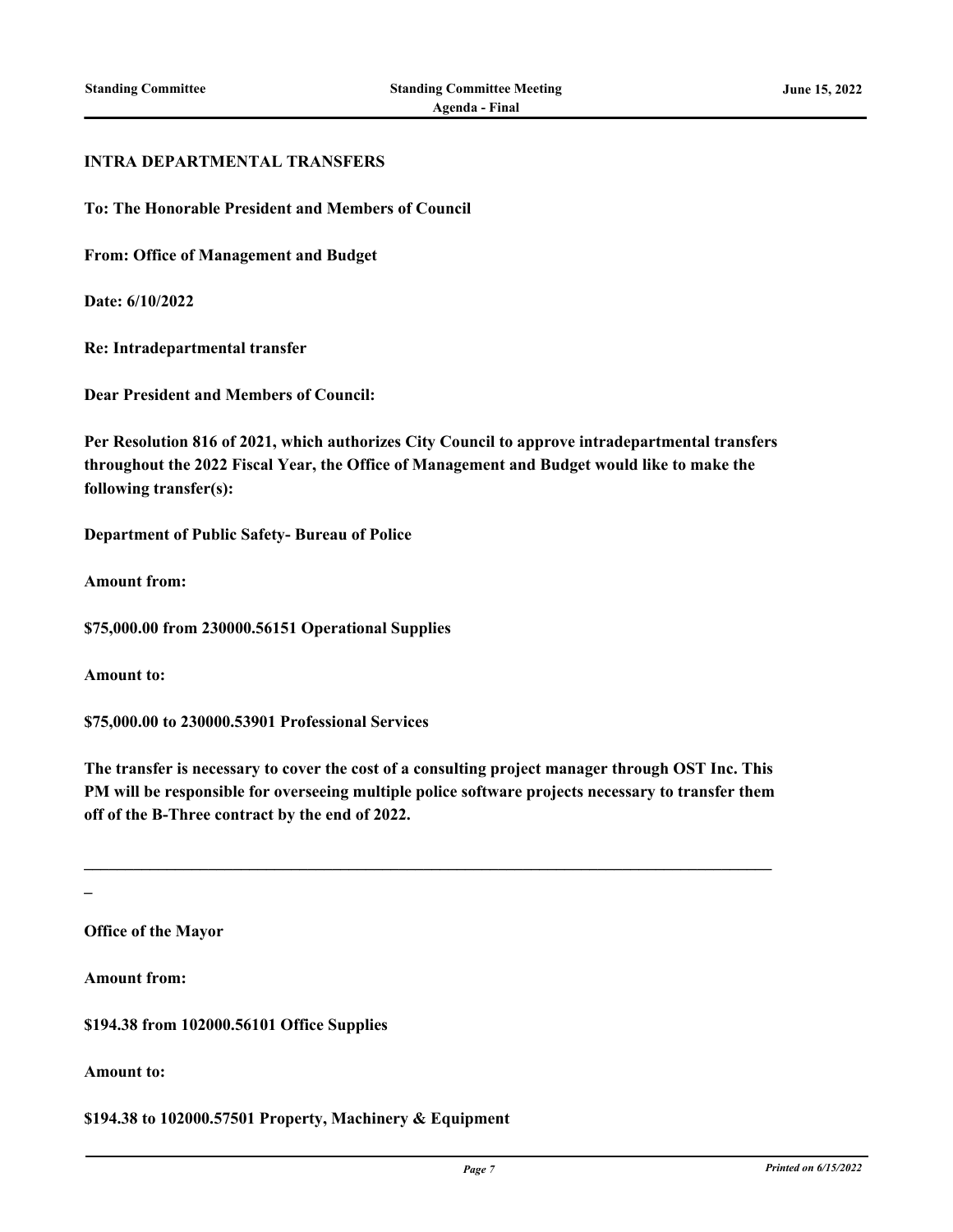**The transfer is necessary to cover the cost of audiovisual equipment needed by the Administration for various public events.**

# **P-CARD APPROVALS**

[Item 24-2022](http://pittsburgh.legistar.com/gateway.aspx?m=l&id=/matter.aspx?key=27861) P-Cards

*Attachments:* [06-08-2022 Pcards](http://pittsburgh.legistar.com/gateway.aspx?M=F&ID=28b9a3c5-852f-4d91-b3cf-c33f8be24e60.xlsx)

# **PUBLIC SAFETY SERVICES COMMITTEE, MR. O'CONNOR, CHAIR**

#### **SUPPLEMENTAL - NEW PAPERS**

[2022-0453](http://pittsburgh.legistar.com/gateway.aspx?m=l&id=/matter.aspx?key=27848) Resolution amending Resolution No. 358 of 2021, which authorized the Mayor and the Director of the Department of Public Safety to enter into an Amended Agreement or Agreements with Pittsburgh Public Safety Supply, Inc. for the provision of uniforms, duty equipment and related tailoring and embroidering services for the Department of Public Safety, by extending the term for one additional year. [2022-0453 PPSS letter to Council](http://pittsburgh.legistar.com/gateway.aspx?M=F&ID=10c025fd-dd34-4555-a237-39535142064e.pdf) [Summary 2022-0453](http://pittsburgh.legistar.com/gateway.aspx?M=F&ID=083d2de0-c3bb-4f42-a368-536e02f85365.docx) *Attachments:* [2022-0454](http://pittsburgh.legistar.com/gateway.aspx?m=l&id=/matter.aspx?key=27849) Resolution authorizing the Mayor and the Director of the Department of Public Safety, on behalf of the City of Pittsburgh, to enter into a professional services agreement with Pennsylvania Resources Council for waste management services in conjunction with the City of Pittsburgh's Independence Day Festival at an amount not to exceed SEVEN THOUSAND FIVE HUNDRED DOLLARS AND NO CENTS (\$7,500.00). [2022-0454 PRC Council letter](http://pittsburgh.legistar.com/gateway.aspx?M=F&ID=d014400f-8022-41c3-a392-e575dae499c5.pdf) [Summary 2022-0454](http://pittsburgh.legistar.com/gateway.aspx?M=F&ID=ed8c19fa-d17d-4695-919d-7c349f787060.docx) *Attachments:* [2022-0455](http://pittsburgh.legistar.com/gateway.aspx?m=l&id=/matter.aspx?key=27850) Resolution authorizing the Mayor and the Director of the Department of Public Safety, on behalf of the City of Pittsburgh, to enter into a professional services agreement with Zambelli Fireworks Manufacturing Co., for the display of a fireworks show in conjunction with the City of Pittsburgh's Independence Day Festival at an amount not to exceed SIXTY-SEVEN THOUSAND THREE HUNDRED SEVENTY-FIVE DOLLARS (\$67,375). [2022-0455 Cover Letter Zambelli Council letter](http://pittsburgh.legistar.com/gateway.aspx?M=F&ID=01abdca1-579a-4877-bf3e-8362a1931ef3.pdf) [Summary 2022-0455](http://pittsburgh.legistar.com/gateway.aspx?M=F&ID=5bd92be5-9348-4043-9f22-08da19a9e710.docx) *Attachments:*

### **PUBLIC WORKS COMMITTEE, MR. COGHILL, CHAIR**

# **NEW PAPERS**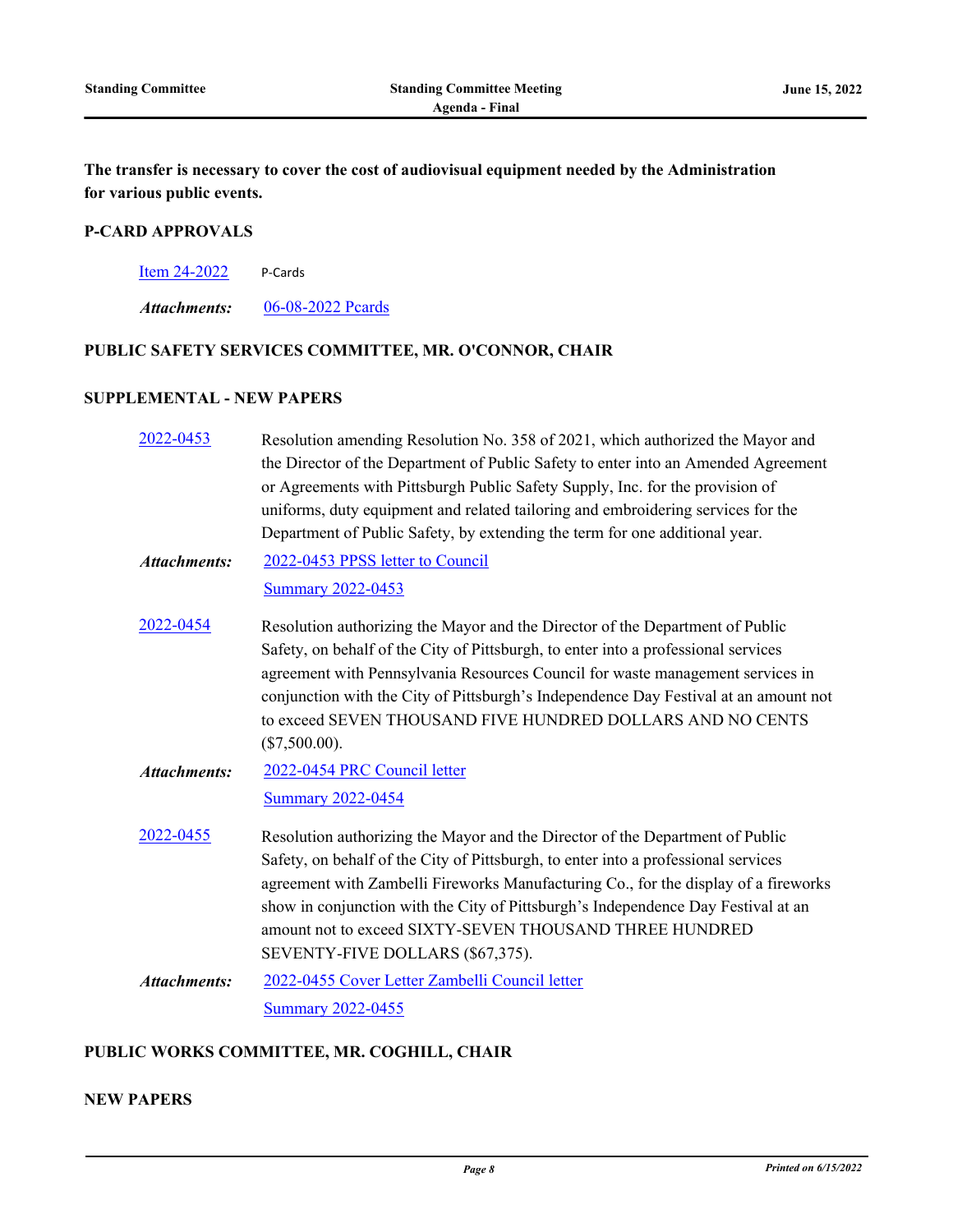| <b>Standing Committee</b> | <b>Standing Committee Meeting</b><br>Agenda - Final                                                                                                                                                                                                                                                                                          | June 15, 2022 |
|---------------------------|----------------------------------------------------------------------------------------------------------------------------------------------------------------------------------------------------------------------------------------------------------------------------------------------------------------------------------------------|---------------|
| 2022-0427                 | Resolution authorizing the Mayor and the Director of the Department of Public<br>Works, to enter into an Agreement or Agreements, or the use of existing Agreements,<br>between the City of Pittsburgh and 1) Juliandra Jones, 2) Najja Moon, 3) Camerin<br>Nesbit, and 4) Mikael Owunna, for the creation and installation of public art at |               |
| Attachments:              | Homewood Park, at a total cost not to exceed One Hundred Twenty Thousand<br>$($120,000.00)$ Dollars.<br>2022-0427 Cover Letter LETTER Homewood Public Art 5-31-22<br><b>Summary 2022-0427</b>                                                                                                                                                |               |

# **LAND USE AND ECONOMIC DEVELOPMENT COMMITTEE, MR. WILSON, CHAIR**

# **DEFERRED PAPERS**

| 2021-1906    | Ordinance amending the Pittsburgh Code, Title Nine, Zoning Code, Article II, Base |
|--------------|-----------------------------------------------------------------------------------|
|              | Zoning Districts; Article V, Use Regulations, Chapter 911, Primary Uses, Section  |
|              | 911.02, Use Table; and Section 911.04, Use Standards; Article VI Development      |
|              | Standards, Chapter 915, Chapter 915.04, Environmental Performance Standard, and   |
|              | Chapter 919, Signs; and Chapter 922 Development Review Procedures, 922.15, to     |
|              | create a new Urban Center Mixed Use Zoning Districts and related zoning           |
|              | regulations.                                                                      |
|              | (Report and Recommendation received 4/5/2022)                                     |
|              | (Public Hearing held 5/25/22)                                                     |
| Attachments: | 2021-1906 Cover Letter-Oakland Crossings Mayor Letter                             |
|              | <b>Summary 2021-1906</b>                                                          |
|              | 2021-1906 PC Recommendation Packet Council Bill 2021-1906 (1)                     |
|              | 2021-1906 Planning Commission Version of Council Bill 2021-1906 to be             |
| 2022-0270    | Ordinance supplementing the Pittsburgh Code, TITLE 7: BUSINESS LICENSING,         |
|              | ARTICLE VII: BUSINESS LICENSES by creating a new Chapter 768: Accessory           |
|              | Short Term Rentals.                                                               |
|              | (Public Hearing held 5/19/22)                                                     |
|              | SPONSOR /S: COUNCIL MEMBER KAIL-SMITH                                             |
|              | <b>CO-SPONSOR/S:</b> Council Member Wilson, Council Member Gross, Council         |
|              | Member Burgess, Council Member Lavelle, Council Member                            |
|              | O'Connor and Council Member Strassburger                                          |